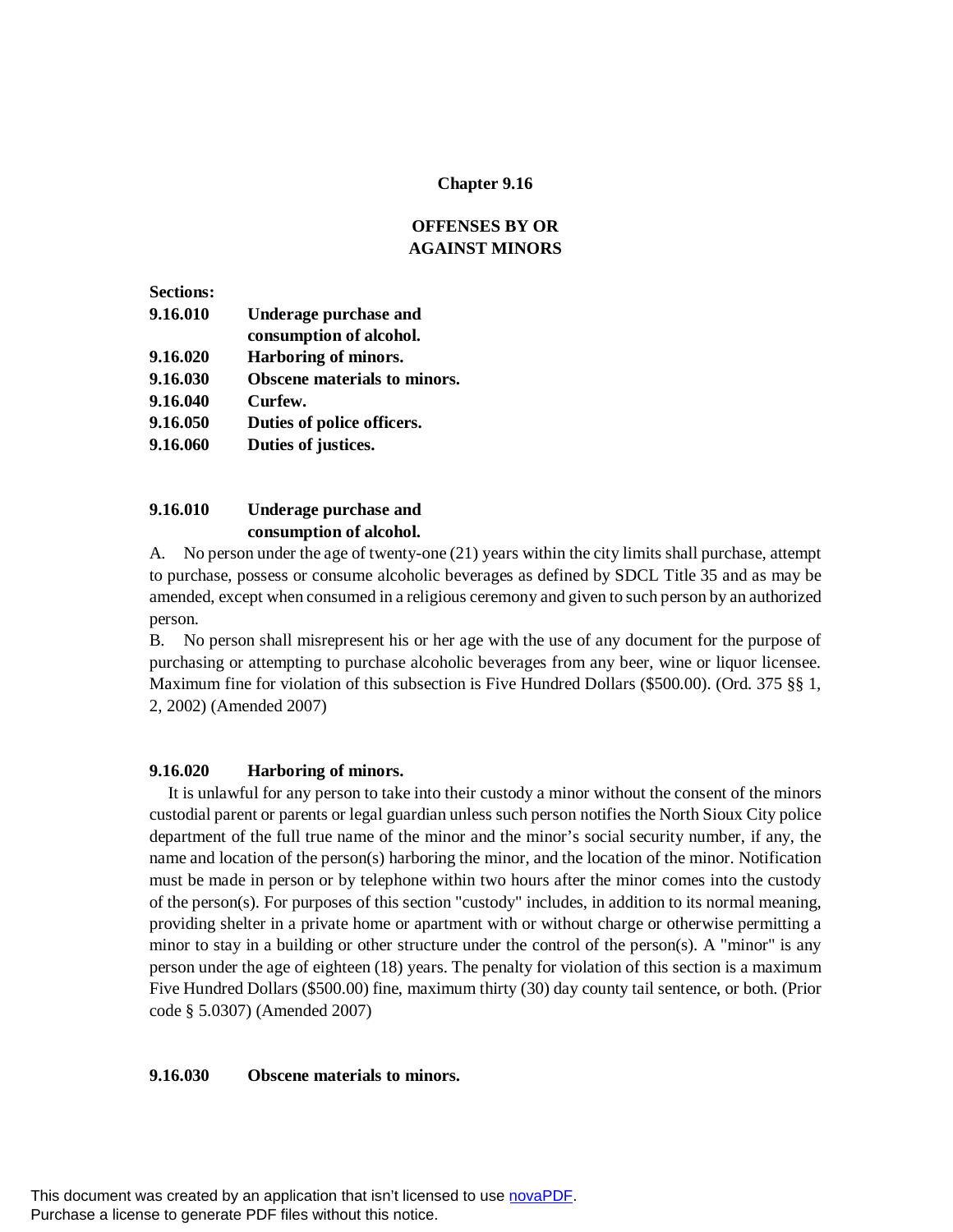No person shall disseminate any material depicting nudity, sexual conduct or sadomasochistic abuse to minors. A person is guilty of disseminating materials harmful to minors if they knowingly give or make available to a minor or promote or possess with intent to promote to minors or knowingly sell or loan to minors any of such material. Violation of this section shall be punishable by a fine not exceeding Five Hundred Dollars (\$500.00). (Ord. 378 § 6, 2002) (Amended 2007)

### **9.16.040 Curfew.**

A. Curfew hours. No minor under the age of fourteen (14) years shall be or remain in or upon the public streets, alleys, parks, playgrounds, public grounds, public places, public buildings, public places of amusement and entertainment, vacant lots, in a vehicle or other unsupervised public places within the city limits between the hours of ten p.m. and six a.m. of the following day.

B. No minor fourteen (14) or fifteen (15) years of age shall be or remain in or upon the public streets, alleys, parks, playgrounds, public grounds, public places, public buildings, public places of amusement and entertainment, vacant lots, in a vehicle or other unsupervised public places within the city limits between the hours of eleven p.m. and six a.m. of the following day.

C. No minor sixteen (16) or seventeen (17) years of age shall be or remain in or upon the public streets, alleys, parks, playgrounds, public grounds, public places, public buildings, public places of amusement and entertainment, vacant lots, in a vehicle or other unsupervised public places within the city limits between the hours of midnight and six a.m. of the following day.

D. Responsibility of Parent. It is unlawful for the parents, guardian, or other adult person having the care and custody of the minor under the age of eighteen (18) years to knowingly permit such minor to be or remain in or upon the public streets and places identified in subsections A, B and C above of this section within the city limits during the times referenced in subsections A, B and C of this ordinance, except when the minor is accompanied by his or her parent, guardian, or other adult person having the care and custody of the minor, or when the minor is upon an emergency errand or legitimate business directed or authorized in writing by such parent, guardian or other adult person having the care and custody of the minor.

E. Exceptions to Curfew. The provisions of this ordinance imposing a curfew on minors shall not apply to a minor accompanied by his or her parent, guardian, or other adult person having the care and custody of the minor, or where the minor is upon an emergency errand or legitimate business directed or authorized by his parent, guardian in writing (and dated) or such other adult person having the care and custody of the minor. In addition, minors who have been emancipated are not subject to this ordinance, nor are minors who are attending sponsored school or sponsored church events, attending city council meetings, political activities and similar events which are protected by the First Amendment of the United States Constitution.

F. Penalties.

1. Any minor under the age of eighteen (18) years who violates any of the provisions of this section is guilty of a petty offense, and is subject to arrest or citation. Upon such arrest or citation, the minor may be taken and delivered into the hands of his or her parent, guardian, or other person authorized by the parent or guardian having the care, custody and control of that minor.